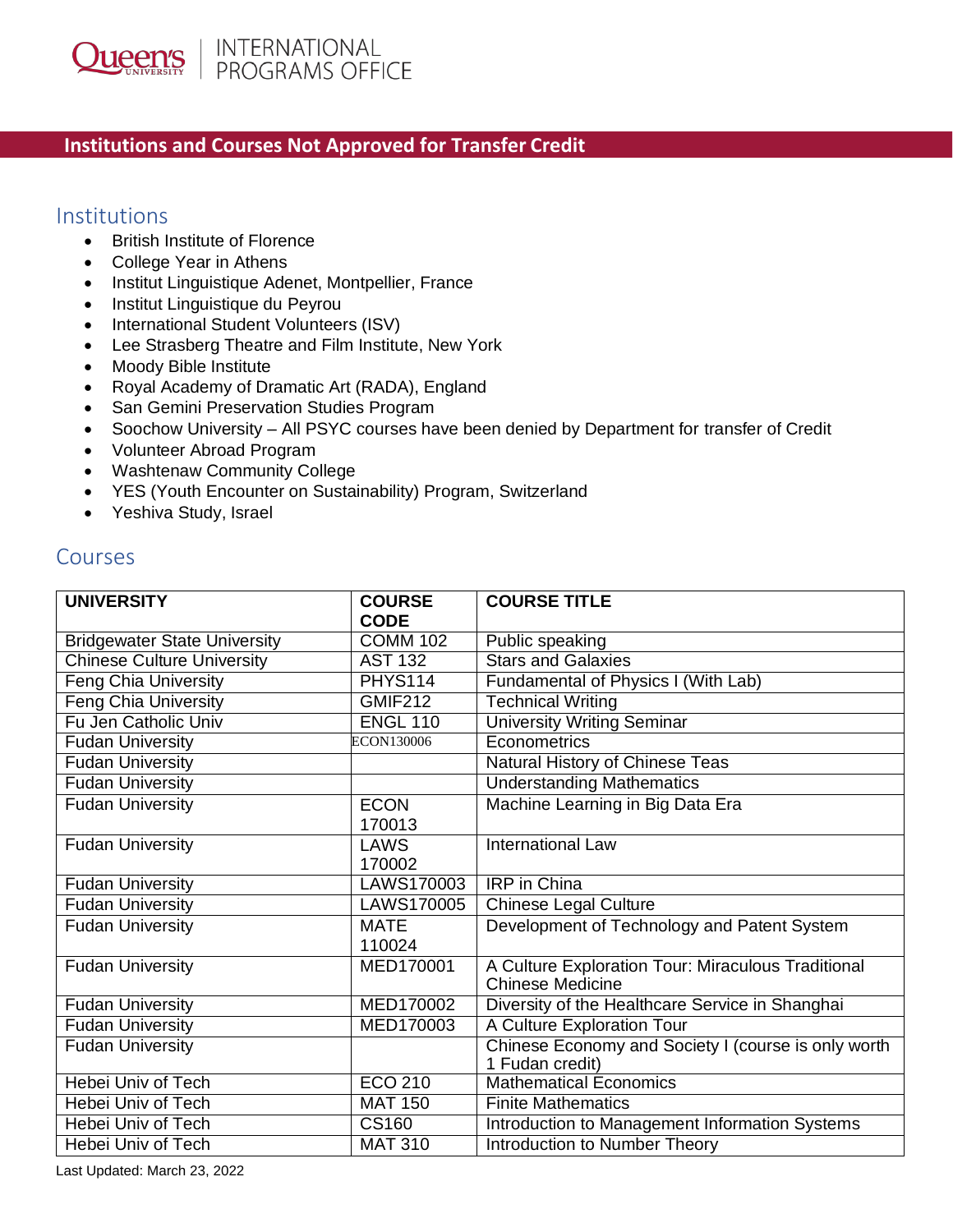|                | INTERNATIONAL     |
|----------------|-------------------|
| <b>Queen's</b> | I PROGRAMS OFFICE |

| Hebei Univ of Tech          | <b>MAT 320</b>   | Real Analysis - (similar to Queen's MATH 281)                                                  |
|-----------------------------|------------------|------------------------------------------------------------------------------------------------|
| Hebei Univ of Tech          | <b>STA 211</b>   | <b>Statistical Methods I</b>                                                                   |
| <b>Hong Kong University</b> | <b>MATH 1641</b> | Mathematical Laboratory and Modeling                                                           |
| <b>Hong Kong University</b> | <b>PHYS1650</b>  | Nature of the Universe                                                                         |
| Huazhong Univ               | <b>PHIL 225</b>  | Business Ethics (equivalent of COMM 104 which can<br>only be taken by COMM students)           |
| Huazhong Univ               | <b>ECON 201</b>  | Intermediate Microeconomics                                                                    |
| Huazhong Univ               | <b>ENG 021</b>   | <b>English Composition</b>                                                                     |
| Huazhong Univ               | <b>ENG 305</b>   | Advanced Business and Professional Communication                                               |
| Huazhong Univ               | <b>MKT 202</b>   | Introduction to Consume Behaviour (equivalent to a<br>COMM 336 which ASC students cannot take) |
| Jinan University            | 0201E310         | Intermediate Macroeconomics                                                                    |
| Jinan University            | 0201E350         | Intermediate Microeconomics                                                                    |
| Jinan University            |                  | Public Speaking/Communication                                                                  |
| <b>Keiser University</b>    | <b>HSA1102</b>   | Introduction to Health Care                                                                    |
| <b>Korea University</b>     | <b>ISA320</b>    | Econometrics                                                                                   |
| <b>Minzu University</b>     | <b>ECON 300</b>  | <b>Elementary Econometrics</b>                                                                 |
| <b>Minzu University</b>     | <b>ECON 301</b>  | Intermediate Microeconomics                                                                    |
| <b>Minzu University</b>     | <b>ECON 302</b>  | Intermediate Macroeconomics                                                                    |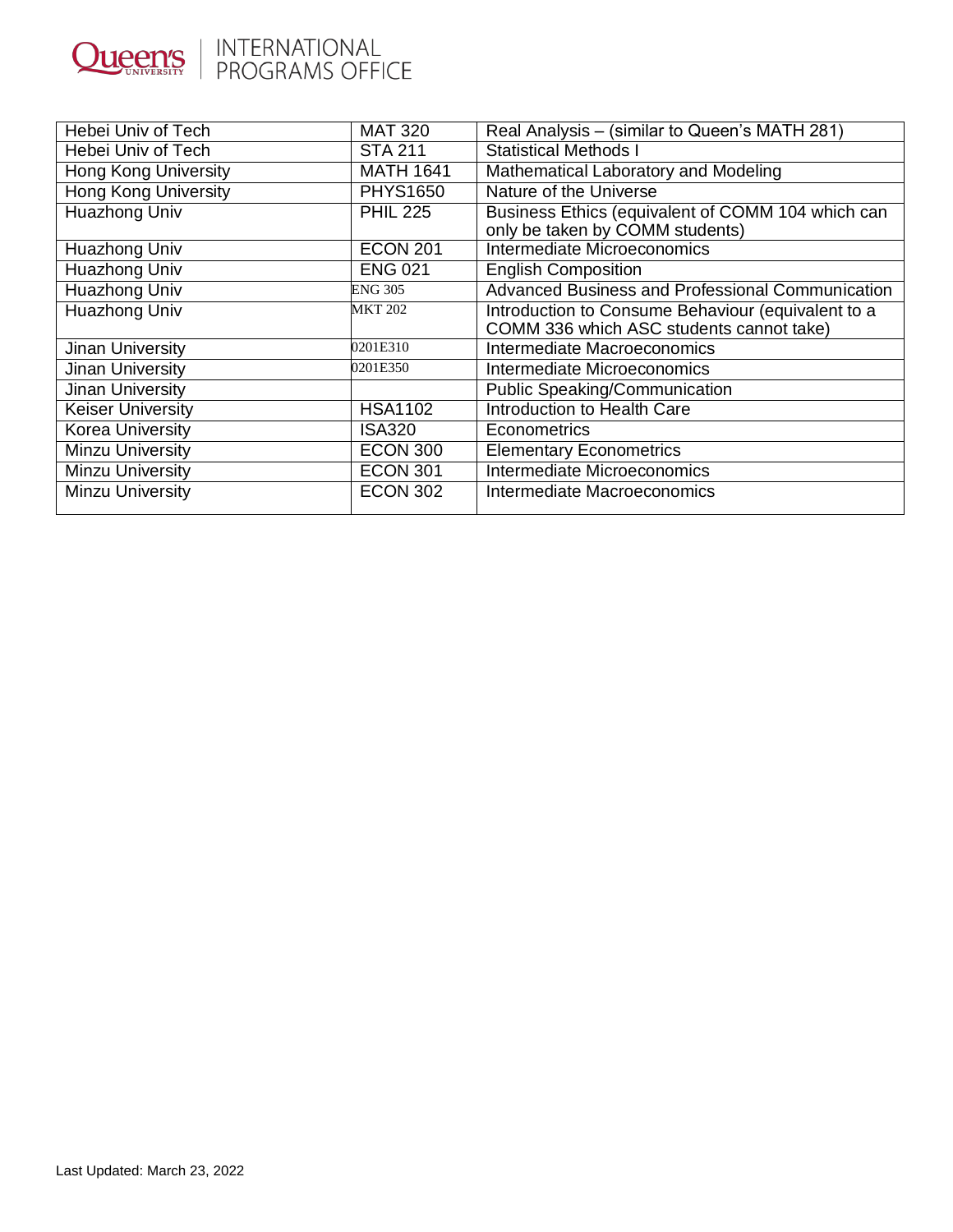

| <b>Minzu University</b>                       | <b>ECON 401</b>  | Advanced Microeconomics (similar to Queen's ECON<br>310)                                                      |
|-----------------------------------------------|------------------|---------------------------------------------------------------------------------------------------------------|
| <b>Minzu University</b>                       | <b>ECON 402</b>  | Advanced Macroeconomics (similar to Queen's<br><b>ECON 320)</b>                                               |
| <b>Minzu University</b>                       | <b>ENGL 110</b>  | <b>University Writing Seminar</b>                                                                             |
| Minzu University                              | <b>STAT 201</b>  | <b>Introduction to Statistics</b>                                                                             |
| Myongji Univ                                  | <b>ENGL 223</b>  | <b>Communication and Public Speaking</b>                                                                      |
| <b>Nanchang University</b>                    | CS <sub>15</sub> | Introduction to MIS                                                                                           |
| <b>Nanchang University</b>                    | ECON 35          | <b>Mathematical Economics</b>                                                                                 |
| <b>Nanchang University</b>                    | PHYS11           | Introduction to Physics                                                                                       |
| <b>Nanchang University</b>                    | <b>ENG 22</b>    | <b>College English Writing</b>                                                                                |
| Nanjing Univ of Aeronautics &<br>Astron       | 1900931W         | Introduction to Mathematical Economics                                                                        |
| Nanjing Univ of Aeronautics &<br>Astron       |                  | Artificial Intelligence                                                                                       |
| Nanjing Univ of Aeronautics &<br>Astron       |                  | Diversity of Life                                                                                             |
| Nanjing Univ of Aeronautics &<br>Astron       |                  | <b>Financial Mathematics</b>                                                                                  |
| Nanjing Univ of Aeronautics &<br>Astronautics | 1900818W         | <b>Multivariable Calculus</b>                                                                                 |
| Nanjing Univ of Aeronautics &<br>Astronautics | 1900914W         | <b>General Chemistry with lab</b>                                                                             |
| Nankai University                             | <b>HRM310</b>    | Human Resource Management                                                                                     |
| Nanyang Tech Univ                             | AAA18K           | <b>Communication Design</b>                                                                                   |
| National Taiwan Univ of Science &<br>Tech     | <b>ENG 102</b>   | <b>Public Speaking</b>                                                                                        |
|                                               |                  |                                                                                                               |
| <b>New Era University College</b>             | <b>ECON 216</b>  | Mathematical Economics (similar to ECON 255<br>which is a core course that students cannot take<br>elsewhere) |
| <b>Peking University</b>                      | 02335330         | Science and Technology in World Civilizations                                                                 |
| Peking University                             | 03233340         | Management of Public Organizations                                                                            |
| <b>Peking University</b>                      |                  | China's Original International Strategy: the Belt<br>and Road Initiatives                                     |
| <b>Peking University</b>                      |                  | <b>Applied Econometrics</b>                                                                                   |
| <b>Peking University</b>                      |                  | The Rise of China and Change in World Politics                                                                |
| <b>Peking University</b>                      | 01834110         | Data Journalism (only 30 class hours)                                                                         |
| <b>Peking University</b>                      | 01834180         | Global Journalism in a World of Crisis (only has 30<br>class hours)                                           |
| <b>Peking University</b>                      | 01831990         | Inter-cultural Communication (only 30 class hours)                                                            |
| <b>Peking University</b>                      |                  | Introduction to Connected Intelligent Systems                                                                 |
| <b>Peking University</b>                      |                  | World Englishes and the English World                                                                         |
| <b>Peking University</b>                      |                  | <b>College Experience and Student Development</b>                                                             |
| <b>Peking University</b>                      |                  | Fundamentals of Artificial Intelligence                                                                       |

Last Updated: March 23, 2022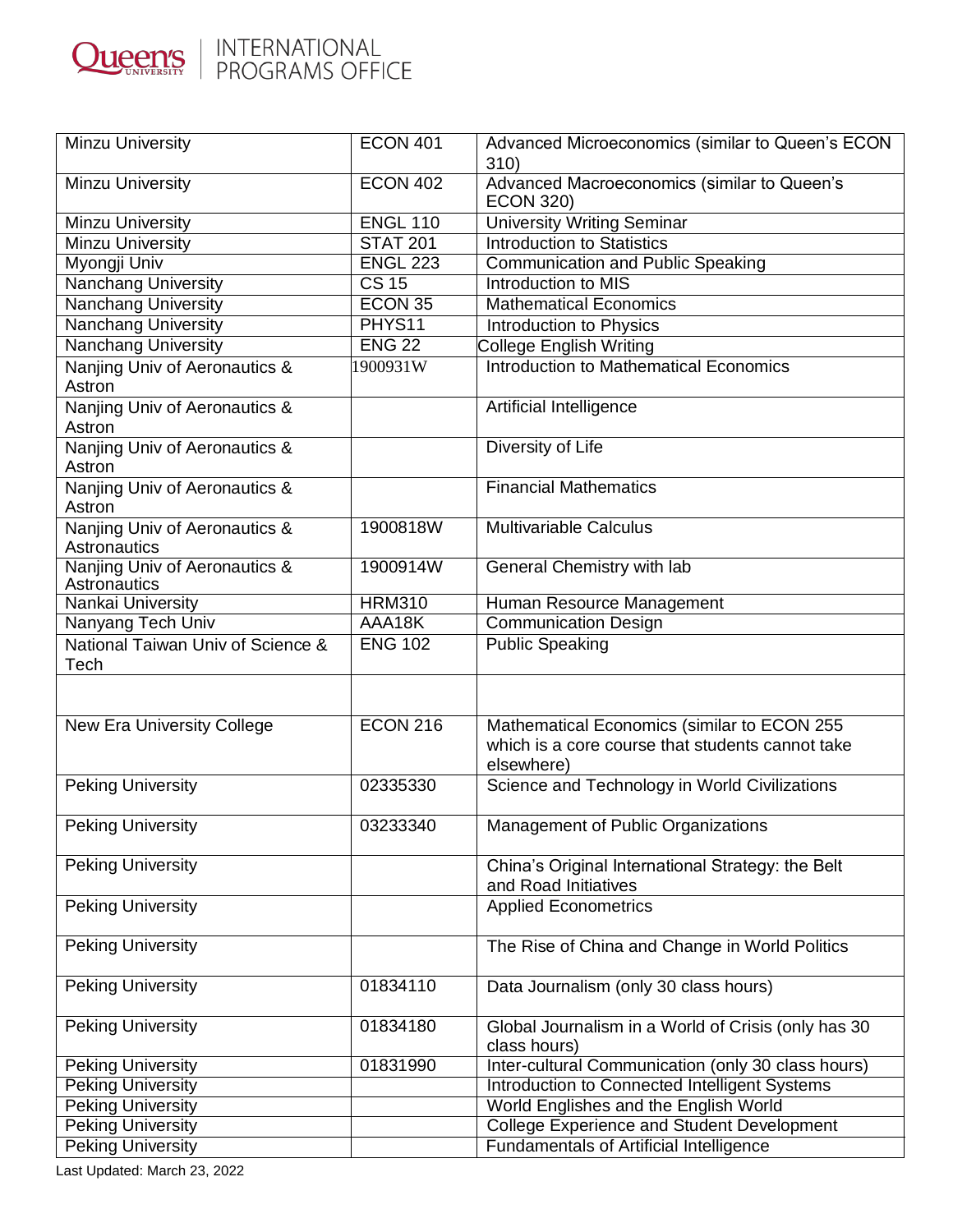

| <b>Peking University</b> |          | Introduction to Functional Programming                       |
|--------------------------|----------|--------------------------------------------------------------|
| <b>Peking University</b> |          | Modern Machine Learning in Practice                          |
| <b>Peking University</b> | 21130001 | Plant Development and Molecular Biology - students           |
|                          |          | receive a "P" grade only                                     |
| <b>Peking University</b> |          | <b>Symposium for Psychological Assessment Practices</b>      |
| <b>Peking University</b> |          | The Social Implications of Computing                         |
| <b>Peking University</b> | 00137210 | <b>Introduction to Number Theory</b>                         |
| <b>Peking University</b> | 00333125 | Robotics: Programming and Practice                           |
| <b>Peking University</b> | 00432216 | <b>Quantum Mechanics</b>                                     |
| <b>Peking University</b> | 00437170 | <b>Physics for General Public</b>                            |
| <b>Peking University</b> | 01233170 | Introduction to Seismology - student must have taken         |
|                          |          | GEOL 104 or 106 prior to taking this course                  |
| <b>Peking University</b> | 01431440 | Jewelry Appreciation                                         |
| <b>Peking University</b> | 01630350 | <b>Educational Psychology</b>                                |
| Peking University        | 01630694 | French for Reading from Scratch                              |
| <b>Peking University</b> | 01630724 | Child and Adolescence Psychiatry                             |
| <b>Peking University</b> | 01630726 | Psychological Statistics (MATH & PSYC did not                |
|                          |          | approve)                                                     |
| Peking University        | 01832150 | Media and International Relations                            |
| <b>Peking University</b> | 01832910 | Video Editing                                                |
| <b>Peking University</b> | 01833620 | Global Competence Inventory and Training                     |
| <b>Peking University</b> | 01833630 | <b>Intercultural Business Communication</b>                  |
| Peking University        | 01834040 | <b>Political &amp; Cultural Communication in Middle East</b> |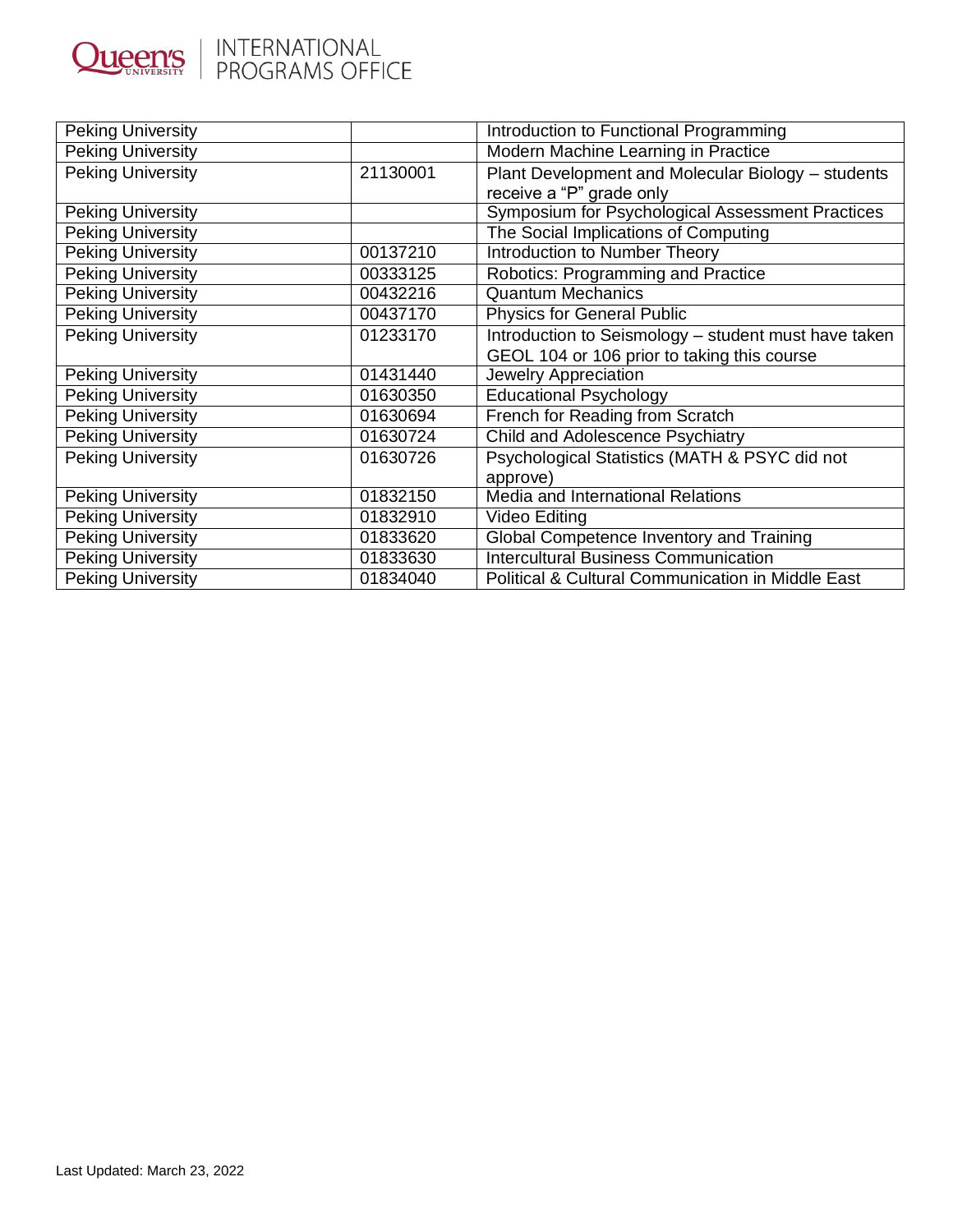

| <b>Peking University</b> | 01834210        | Social Media: Theories and Applications              |
|--------------------------|-----------------|------------------------------------------------------|
| <b>Peking University</b> | 01834220 or     | Economic Reporting: Theory, Issues and Opinion       |
|                          | 01834310        | <b>Pieces</b>                                        |
| <b>Peking University</b> | 02034710        | Introduction of SanLi                                |
| <b>Peking University</b> | 02535290        | Research on Quantitative History                     |
| <b>Peking University</b> | 02930169        | International Law                                    |
| <b>Peking University</b> | 02930189        | Legal Intelligence                                   |
| <b>Peking University</b> | 02930871        | Law for Foreign Related Civil and Commercial Affairs |
| <b>Peking University</b> | 03033700        | Method and Practice of Internet Operation            |
|                          |                 | Management                                           |
| <b>Peking University</b> | 03633330        | Introduction to Spanish Culture                      |
| <b>Peking University</b> | 03835950        | <b>Advanced Oral English</b>                         |
| <b>Peking University</b> | 04831840        | Career Planning and Leadership Development           |
| <b>Peking University</b> | 04832330        | Workshop on Engineering Research Methodologies       |
| <b>Peking University</b> | 04833560        | Mathematics in Information Science                   |
| <b>Peking University</b> | 04833590        | <b>Computational Social Science</b>                  |
| <b>Peking University</b> | 06239122        | Stochastic Calculus and Its Applications             |
| <b>Peking University</b> | 06733020        | The Innovation Thinking of Gamification              |
| <b>Peking University</b> | 12639020        | Past and Today of Yuanming Imperial Garden           |
| <b>Peking University</b> | 18050110        | Heart Health: A Beginner's Guide                     |
| <b>Peking University</b> | 18050120        | Rescue and Treatment of Cardiovascular               |
|                          |                 | Emergencies                                          |
| <b>Peking University</b> | 18050150        | <b>Nutrition and Disease</b>                         |
| <b>Peking University</b> | 18050180        | Cryptogram of Immunology                             |
| <b>Peking University</b> | 18730010        | <b>Social Surveys Practices</b>                      |
| <b>Peking University</b> | 18730020        | The Analysis Methods of Social Survey Data           |
| <b>Peking University</b> | 21130002        | <b>What a Plant Knows</b>                            |
| <b>Peking University</b> | 21130016        | Food Security: Political Economics and Psychology    |
| <b>Peking University</b> | 30340060        | International Human Resource Management (for         |
|                          |                 | advanced students only)                              |
| <b>Peking University</b> | 30340084        | China EU Trade Relations in Legal Perspective        |
| <b>Peking University</b> | 61030030        | Peer Counseling                                      |
| <b>Peking University</b> |                 | <b>Chinese Constitutional and Administrative Law</b> |
|                          |                 |                                                      |
| Qingdao University       | <b>ARTH 106</b> | Introduction to Art History                          |
| Qingdao University       | <b>ENGL 223</b> | <b>Communication and Public Speaking</b>             |
| Qingdao University       | <b>MATH 340</b> | Linear Algebra and Differential Equations            |
| Qingdao University       | <b>PHYS 101</b> | <b>Fundamental Physics I</b>                         |
| Qingdao University       | <b>STAT 201</b> | <b>Introduction to Statistics</b>                    |
| Qingdao University       | <b>ECON 300</b> | <b>Elementary Econometrics</b>                       |
| Qingdao University       | ECON 400        | <b>Intermediate Econometrics</b>                     |
| <b>Renmin University</b> |                 | Oral English                                         |
| <b>Renmin University</b> |                 | 24 Simplified Tai Chi                                |
| <b>Renmin University</b> |                 | <b>Comprehensive Chinese</b>                         |
| <b>Renmin University</b> |                 | Intermediate Macroeconomics II                       |
| <b>Renmin University</b> |                 | Intermediate Econometrics I                          |
| <b>Renmin University</b> |                 | Data Management & Statistics Using Strata            |
| <b>Renmin University</b> |                 | Nutrition and Sustainable Development Economics      |
| <b>Renmin University</b> |                 | Advanced Topics - Quantitative Risk Management       |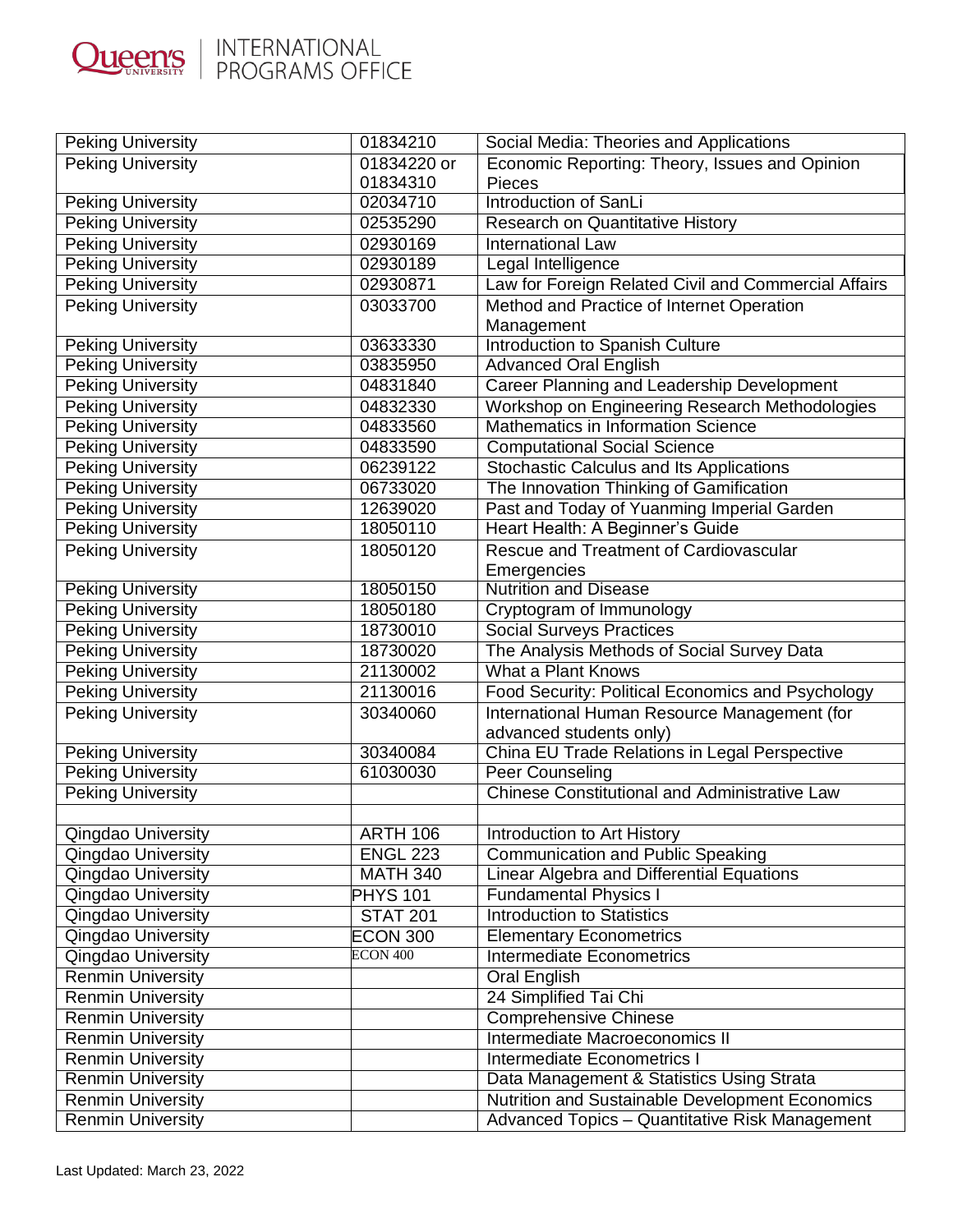

| <b>Renmin University</b> | Economics of Intellectual Property Rights and     |
|--------------------------|---------------------------------------------------|
|                          | Innovation                                        |
| <b>Renmin University</b> | International Taxation: Tax Treaty Issues and the |
|                          | <b>BEPS</b> project                               |
| <b>Renmin University</b> | <b>Selected Topics of Economic Statistics</b>     |
| <b>Renmin University</b> | Environment and Development Economics -           |
|                          | advanced level                                    |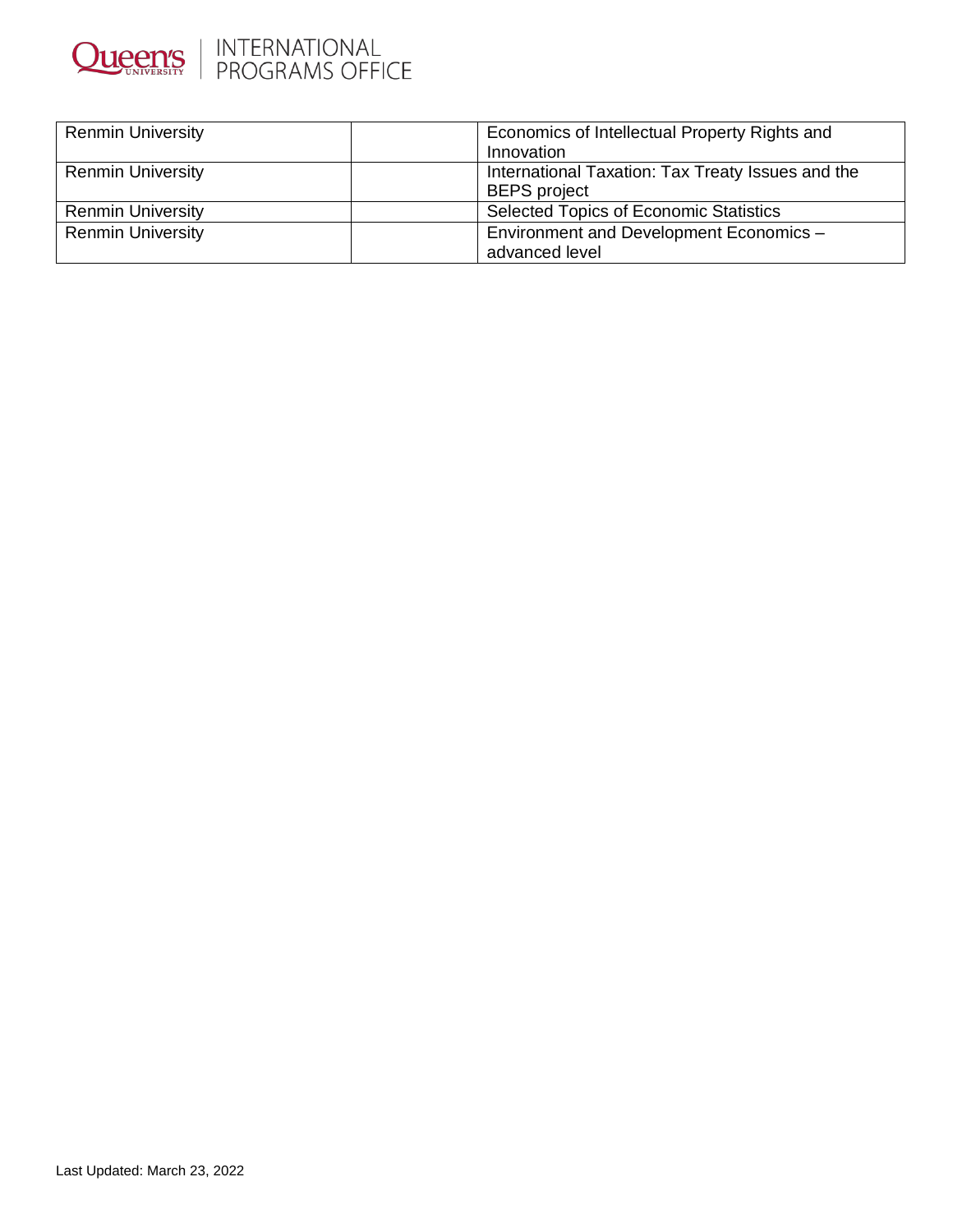

| A History of Western Scientific and Industrial<br><b>Renmin University</b><br><b>Revolutions</b><br><b>Fiction Writing and Appreciation</b><br><b>Renmin University</b><br><b>Renmin University</b><br><b>Understanding European Arts</b><br>Competition, Cooperation and Social Capital<br><b>Renmin University</b><br>Managing Employee Relations in a Globalized World<br><b>Renmin University</b><br>Decision Making Analysis and Tech Support<br><b>Renmin University</b><br>Machine Learning in Finance<br><b>Renmin University</b><br>Geometric and Algebraic Ideas in Physics<br><b>Renmin University</b><br>The History & Present Status of Statistics &<br><b>Renmin University</b><br>Probability Theory: Comparisons & connections<br>between China & the West<br>Intellectual Assets & Law in Major Asian Economics<br><b>Renmin University</b><br><b>Renmin University</b><br>Current and Emerging Trends in Education Beyond<br><b>Borders</b><br>Voluntary Non-Profit Sector & NGO's/NPO's<br><b>Renmin University</b><br>Worldwide<br><b>Renmin University</b><br>Introduction to Spatial Data Analysis and Spatial<br>Statistics with R<br>Antipoverty Policies and Programs for Children and<br><b>Renmin University</b><br>Families in the United States (POLS and SOCY did<br>not approve)<br><b>Big Data in Social Science Research</b><br><b>Renmin University</b><br>Renmin University<br>Social Work with Young People and Offenders<br><b>Renmin University</b><br><b>Propensity Score Analysis</b><br>Seminole State College<br><b>SPC1608</b><br><b>Speech Communication</b><br><b>AST 1002</b><br>Introduction to Astronomy<br>Seminole State College<br>Contemporary Chemistry (only worth 2 credits)<br>Seminole State College<br><b>CHM 1020</b><br>Seminole State College<br>CHM1020<br><b>Contemporary Chemistry</b><br><b>ENC 1210</b><br><b>Technical Writing</b><br>Seminole State College<br>Seminole State College<br><b>MAC2312</b><br><b>Analytic Geometry and Calculus II</b><br><b>CS 160</b><br>Introduction to Management Information Systems<br>Shanghai Jiao Tong<br>Shanghai Jiao Tong<br><b>JA108</b><br><b>Elementary Japanese</b><br>EC306<br>Intermediate Microeconomics<br>Shanghai Jiao Tong<br>EC311<br>Intermediate Macroeconomics<br>Shanghai Jiao Tong<br>Shanghai Jiao Tong<br><b>ECO 210</b><br><b>Mathematical Economics</b><br><b>ECO 317</b><br>Shanghai Jiao Tong<br><b>Introductory Econometrics</b><br>International Human Resource Management<br>Shanghai Jiao Tong<br><b>HR401</b><br><b>EN257</b><br><b>Advanced College Composition</b><br>Shanghai Jiao Tong<br>Shanghai Jiao Tong<br>EN903<br><b>Public Speaking</b><br><b>English/Chinese Business Translation</b><br>Shanghai Jiao Tong<br><b>EN349</b><br>Shanghai Jiao Tong<br>LA200<br><b>Business Law</b><br><b>MAT 110</b><br>Shanghai Jiao Tong<br>Calculus I<br><b>CI300</b><br><b>Chinese Business Language and Culture</b><br>Shanghai Jiao Tong<br>Shanghai Jiao Tong<br>TR401<br><b>Engineering Project Management</b><br>Shanghai Normal Univ<br><b>STAT 021</b><br><b>Applied Statistics</b><br>Shanghai Normal Univ<br><b>COM 012</b><br><b>Public Speaking</b><br>Shanghai Normal Univ<br><b>ENG 021</b><br><b>English Composition</b><br><b>ARG 021</b><br>Contemporary Art<br>Shanghai Normal Univ<br>Last Updated: March 23, 2022 | <b>Renmin University</b> | Computational Economic Dynamics - grad level |
|-------------------------------------------------------------------------------------------------------------------------------------------------------------------------------------------------------------------------------------------------------------------------------------------------------------------------------------------------------------------------------------------------------------------------------------------------------------------------------------------------------------------------------------------------------------------------------------------------------------------------------------------------------------------------------------------------------------------------------------------------------------------------------------------------------------------------------------------------------------------------------------------------------------------------------------------------------------------------------------------------------------------------------------------------------------------------------------------------------------------------------------------------------------------------------------------------------------------------------------------------------------------------------------------------------------------------------------------------------------------------------------------------------------------------------------------------------------------------------------------------------------------------------------------------------------------------------------------------------------------------------------------------------------------------------------------------------------------------------------------------------------------------------------------------------------------------------------------------------------------------------------------------------------------------------------------------------------------------------------------------------------------------------------------------------------------------------------------------------------------------------------------------------------------------------------------------------------------------------------------------------------------------------------------------------------------------------------------------------------------------------------------------------------------------------------------------------------------------------------------------------------------------------------------------------------------------------------------------------------------------------------------------------------------------------------------------------------------------------------------------------------------------------------------------------------------------------------------------------------------------------------------------------------------------------------------------------------------------------------------------------------------------------------------------------------------------------------------------------------------------------------------------------------------------------------------------------------------------------------------------------------------------------------------------------------------------------------------------------------------------------|--------------------------|----------------------------------------------|
|                                                                                                                                                                                                                                                                                                                                                                                                                                                                                                                                                                                                                                                                                                                                                                                                                                                                                                                                                                                                                                                                                                                                                                                                                                                                                                                                                                                                                                                                                                                                                                                                                                                                                                                                                                                                                                                                                                                                                                                                                                                                                                                                                                                                                                                                                                                                                                                                                                                                                                                                                                                                                                                                                                                                                                                                                                                                                                                                                                                                                                                                                                                                                                                                                                                                                                                                                                               |                          | course                                       |
|                                                                                                                                                                                                                                                                                                                                                                                                                                                                                                                                                                                                                                                                                                                                                                                                                                                                                                                                                                                                                                                                                                                                                                                                                                                                                                                                                                                                                                                                                                                                                                                                                                                                                                                                                                                                                                                                                                                                                                                                                                                                                                                                                                                                                                                                                                                                                                                                                                                                                                                                                                                                                                                                                                                                                                                                                                                                                                                                                                                                                                                                                                                                                                                                                                                                                                                                                                               |                          |                                              |
|                                                                                                                                                                                                                                                                                                                                                                                                                                                                                                                                                                                                                                                                                                                                                                                                                                                                                                                                                                                                                                                                                                                                                                                                                                                                                                                                                                                                                                                                                                                                                                                                                                                                                                                                                                                                                                                                                                                                                                                                                                                                                                                                                                                                                                                                                                                                                                                                                                                                                                                                                                                                                                                                                                                                                                                                                                                                                                                                                                                                                                                                                                                                                                                                                                                                                                                                                                               |                          |                                              |
|                                                                                                                                                                                                                                                                                                                                                                                                                                                                                                                                                                                                                                                                                                                                                                                                                                                                                                                                                                                                                                                                                                                                                                                                                                                                                                                                                                                                                                                                                                                                                                                                                                                                                                                                                                                                                                                                                                                                                                                                                                                                                                                                                                                                                                                                                                                                                                                                                                                                                                                                                                                                                                                                                                                                                                                                                                                                                                                                                                                                                                                                                                                                                                                                                                                                                                                                                                               |                          |                                              |
|                                                                                                                                                                                                                                                                                                                                                                                                                                                                                                                                                                                                                                                                                                                                                                                                                                                                                                                                                                                                                                                                                                                                                                                                                                                                                                                                                                                                                                                                                                                                                                                                                                                                                                                                                                                                                                                                                                                                                                                                                                                                                                                                                                                                                                                                                                                                                                                                                                                                                                                                                                                                                                                                                                                                                                                                                                                                                                                                                                                                                                                                                                                                                                                                                                                                                                                                                                               |                          |                                              |
|                                                                                                                                                                                                                                                                                                                                                                                                                                                                                                                                                                                                                                                                                                                                                                                                                                                                                                                                                                                                                                                                                                                                                                                                                                                                                                                                                                                                                                                                                                                                                                                                                                                                                                                                                                                                                                                                                                                                                                                                                                                                                                                                                                                                                                                                                                                                                                                                                                                                                                                                                                                                                                                                                                                                                                                                                                                                                                                                                                                                                                                                                                                                                                                                                                                                                                                                                                               |                          |                                              |
|                                                                                                                                                                                                                                                                                                                                                                                                                                                                                                                                                                                                                                                                                                                                                                                                                                                                                                                                                                                                                                                                                                                                                                                                                                                                                                                                                                                                                                                                                                                                                                                                                                                                                                                                                                                                                                                                                                                                                                                                                                                                                                                                                                                                                                                                                                                                                                                                                                                                                                                                                                                                                                                                                                                                                                                                                                                                                                                                                                                                                                                                                                                                                                                                                                                                                                                                                                               |                          |                                              |
|                                                                                                                                                                                                                                                                                                                                                                                                                                                                                                                                                                                                                                                                                                                                                                                                                                                                                                                                                                                                                                                                                                                                                                                                                                                                                                                                                                                                                                                                                                                                                                                                                                                                                                                                                                                                                                                                                                                                                                                                                                                                                                                                                                                                                                                                                                                                                                                                                                                                                                                                                                                                                                                                                                                                                                                                                                                                                                                                                                                                                                                                                                                                                                                                                                                                                                                                                                               |                          |                                              |
|                                                                                                                                                                                                                                                                                                                                                                                                                                                                                                                                                                                                                                                                                                                                                                                                                                                                                                                                                                                                                                                                                                                                                                                                                                                                                                                                                                                                                                                                                                                                                                                                                                                                                                                                                                                                                                                                                                                                                                                                                                                                                                                                                                                                                                                                                                                                                                                                                                                                                                                                                                                                                                                                                                                                                                                                                                                                                                                                                                                                                                                                                                                                                                                                                                                                                                                                                                               |                          |                                              |
|                                                                                                                                                                                                                                                                                                                                                                                                                                                                                                                                                                                                                                                                                                                                                                                                                                                                                                                                                                                                                                                                                                                                                                                                                                                                                                                                                                                                                                                                                                                                                                                                                                                                                                                                                                                                                                                                                                                                                                                                                                                                                                                                                                                                                                                                                                                                                                                                                                                                                                                                                                                                                                                                                                                                                                                                                                                                                                                                                                                                                                                                                                                                                                                                                                                                                                                                                                               |                          |                                              |
|                                                                                                                                                                                                                                                                                                                                                                                                                                                                                                                                                                                                                                                                                                                                                                                                                                                                                                                                                                                                                                                                                                                                                                                                                                                                                                                                                                                                                                                                                                                                                                                                                                                                                                                                                                                                                                                                                                                                                                                                                                                                                                                                                                                                                                                                                                                                                                                                                                                                                                                                                                                                                                                                                                                                                                                                                                                                                                                                                                                                                                                                                                                                                                                                                                                                                                                                                                               |                          |                                              |
|                                                                                                                                                                                                                                                                                                                                                                                                                                                                                                                                                                                                                                                                                                                                                                                                                                                                                                                                                                                                                                                                                                                                                                                                                                                                                                                                                                                                                                                                                                                                                                                                                                                                                                                                                                                                                                                                                                                                                                                                                                                                                                                                                                                                                                                                                                                                                                                                                                                                                                                                                                                                                                                                                                                                                                                                                                                                                                                                                                                                                                                                                                                                                                                                                                                                                                                                                                               |                          |                                              |
|                                                                                                                                                                                                                                                                                                                                                                                                                                                                                                                                                                                                                                                                                                                                                                                                                                                                                                                                                                                                                                                                                                                                                                                                                                                                                                                                                                                                                                                                                                                                                                                                                                                                                                                                                                                                                                                                                                                                                                                                                                                                                                                                                                                                                                                                                                                                                                                                                                                                                                                                                                                                                                                                                                                                                                                                                                                                                                                                                                                                                                                                                                                                                                                                                                                                                                                                                                               |                          |                                              |
|                                                                                                                                                                                                                                                                                                                                                                                                                                                                                                                                                                                                                                                                                                                                                                                                                                                                                                                                                                                                                                                                                                                                                                                                                                                                                                                                                                                                                                                                                                                                                                                                                                                                                                                                                                                                                                                                                                                                                                                                                                                                                                                                                                                                                                                                                                                                                                                                                                                                                                                                                                                                                                                                                                                                                                                                                                                                                                                                                                                                                                                                                                                                                                                                                                                                                                                                                                               |                          |                                              |
|                                                                                                                                                                                                                                                                                                                                                                                                                                                                                                                                                                                                                                                                                                                                                                                                                                                                                                                                                                                                                                                                                                                                                                                                                                                                                                                                                                                                                                                                                                                                                                                                                                                                                                                                                                                                                                                                                                                                                                                                                                                                                                                                                                                                                                                                                                                                                                                                                                                                                                                                                                                                                                                                                                                                                                                                                                                                                                                                                                                                                                                                                                                                                                                                                                                                                                                                                                               |                          |                                              |
|                                                                                                                                                                                                                                                                                                                                                                                                                                                                                                                                                                                                                                                                                                                                                                                                                                                                                                                                                                                                                                                                                                                                                                                                                                                                                                                                                                                                                                                                                                                                                                                                                                                                                                                                                                                                                                                                                                                                                                                                                                                                                                                                                                                                                                                                                                                                                                                                                                                                                                                                                                                                                                                                                                                                                                                                                                                                                                                                                                                                                                                                                                                                                                                                                                                                                                                                                                               |                          |                                              |
|                                                                                                                                                                                                                                                                                                                                                                                                                                                                                                                                                                                                                                                                                                                                                                                                                                                                                                                                                                                                                                                                                                                                                                                                                                                                                                                                                                                                                                                                                                                                                                                                                                                                                                                                                                                                                                                                                                                                                                                                                                                                                                                                                                                                                                                                                                                                                                                                                                                                                                                                                                                                                                                                                                                                                                                                                                                                                                                                                                                                                                                                                                                                                                                                                                                                                                                                                                               |                          |                                              |
|                                                                                                                                                                                                                                                                                                                                                                                                                                                                                                                                                                                                                                                                                                                                                                                                                                                                                                                                                                                                                                                                                                                                                                                                                                                                                                                                                                                                                                                                                                                                                                                                                                                                                                                                                                                                                                                                                                                                                                                                                                                                                                                                                                                                                                                                                                                                                                                                                                                                                                                                                                                                                                                                                                                                                                                                                                                                                                                                                                                                                                                                                                                                                                                                                                                                                                                                                                               |                          |                                              |
|                                                                                                                                                                                                                                                                                                                                                                                                                                                                                                                                                                                                                                                                                                                                                                                                                                                                                                                                                                                                                                                                                                                                                                                                                                                                                                                                                                                                                                                                                                                                                                                                                                                                                                                                                                                                                                                                                                                                                                                                                                                                                                                                                                                                                                                                                                                                                                                                                                                                                                                                                                                                                                                                                                                                                                                                                                                                                                                                                                                                                                                                                                                                                                                                                                                                                                                                                                               |                          |                                              |
|                                                                                                                                                                                                                                                                                                                                                                                                                                                                                                                                                                                                                                                                                                                                                                                                                                                                                                                                                                                                                                                                                                                                                                                                                                                                                                                                                                                                                                                                                                                                                                                                                                                                                                                                                                                                                                                                                                                                                                                                                                                                                                                                                                                                                                                                                                                                                                                                                                                                                                                                                                                                                                                                                                                                                                                                                                                                                                                                                                                                                                                                                                                                                                                                                                                                                                                                                                               |                          |                                              |
|                                                                                                                                                                                                                                                                                                                                                                                                                                                                                                                                                                                                                                                                                                                                                                                                                                                                                                                                                                                                                                                                                                                                                                                                                                                                                                                                                                                                                                                                                                                                                                                                                                                                                                                                                                                                                                                                                                                                                                                                                                                                                                                                                                                                                                                                                                                                                                                                                                                                                                                                                                                                                                                                                                                                                                                                                                                                                                                                                                                                                                                                                                                                                                                                                                                                                                                                                                               |                          |                                              |
|                                                                                                                                                                                                                                                                                                                                                                                                                                                                                                                                                                                                                                                                                                                                                                                                                                                                                                                                                                                                                                                                                                                                                                                                                                                                                                                                                                                                                                                                                                                                                                                                                                                                                                                                                                                                                                                                                                                                                                                                                                                                                                                                                                                                                                                                                                                                                                                                                                                                                                                                                                                                                                                                                                                                                                                                                                                                                                                                                                                                                                                                                                                                                                                                                                                                                                                                                                               |                          |                                              |
|                                                                                                                                                                                                                                                                                                                                                                                                                                                                                                                                                                                                                                                                                                                                                                                                                                                                                                                                                                                                                                                                                                                                                                                                                                                                                                                                                                                                                                                                                                                                                                                                                                                                                                                                                                                                                                                                                                                                                                                                                                                                                                                                                                                                                                                                                                                                                                                                                                                                                                                                                                                                                                                                                                                                                                                                                                                                                                                                                                                                                                                                                                                                                                                                                                                                                                                                                                               |                          |                                              |
|                                                                                                                                                                                                                                                                                                                                                                                                                                                                                                                                                                                                                                                                                                                                                                                                                                                                                                                                                                                                                                                                                                                                                                                                                                                                                                                                                                                                                                                                                                                                                                                                                                                                                                                                                                                                                                                                                                                                                                                                                                                                                                                                                                                                                                                                                                                                                                                                                                                                                                                                                                                                                                                                                                                                                                                                                                                                                                                                                                                                                                                                                                                                                                                                                                                                                                                                                                               |                          |                                              |
|                                                                                                                                                                                                                                                                                                                                                                                                                                                                                                                                                                                                                                                                                                                                                                                                                                                                                                                                                                                                                                                                                                                                                                                                                                                                                                                                                                                                                                                                                                                                                                                                                                                                                                                                                                                                                                                                                                                                                                                                                                                                                                                                                                                                                                                                                                                                                                                                                                                                                                                                                                                                                                                                                                                                                                                                                                                                                                                                                                                                                                                                                                                                                                                                                                                                                                                                                                               |                          |                                              |
|                                                                                                                                                                                                                                                                                                                                                                                                                                                                                                                                                                                                                                                                                                                                                                                                                                                                                                                                                                                                                                                                                                                                                                                                                                                                                                                                                                                                                                                                                                                                                                                                                                                                                                                                                                                                                                                                                                                                                                                                                                                                                                                                                                                                                                                                                                                                                                                                                                                                                                                                                                                                                                                                                                                                                                                                                                                                                                                                                                                                                                                                                                                                                                                                                                                                                                                                                                               |                          |                                              |
|                                                                                                                                                                                                                                                                                                                                                                                                                                                                                                                                                                                                                                                                                                                                                                                                                                                                                                                                                                                                                                                                                                                                                                                                                                                                                                                                                                                                                                                                                                                                                                                                                                                                                                                                                                                                                                                                                                                                                                                                                                                                                                                                                                                                                                                                                                                                                                                                                                                                                                                                                                                                                                                                                                                                                                                                                                                                                                                                                                                                                                                                                                                                                                                                                                                                                                                                                                               |                          |                                              |
|                                                                                                                                                                                                                                                                                                                                                                                                                                                                                                                                                                                                                                                                                                                                                                                                                                                                                                                                                                                                                                                                                                                                                                                                                                                                                                                                                                                                                                                                                                                                                                                                                                                                                                                                                                                                                                                                                                                                                                                                                                                                                                                                                                                                                                                                                                                                                                                                                                                                                                                                                                                                                                                                                                                                                                                                                                                                                                                                                                                                                                                                                                                                                                                                                                                                                                                                                                               |                          |                                              |
|                                                                                                                                                                                                                                                                                                                                                                                                                                                                                                                                                                                                                                                                                                                                                                                                                                                                                                                                                                                                                                                                                                                                                                                                                                                                                                                                                                                                                                                                                                                                                                                                                                                                                                                                                                                                                                                                                                                                                                                                                                                                                                                                                                                                                                                                                                                                                                                                                                                                                                                                                                                                                                                                                                                                                                                                                                                                                                                                                                                                                                                                                                                                                                                                                                                                                                                                                                               |                          |                                              |
|                                                                                                                                                                                                                                                                                                                                                                                                                                                                                                                                                                                                                                                                                                                                                                                                                                                                                                                                                                                                                                                                                                                                                                                                                                                                                                                                                                                                                                                                                                                                                                                                                                                                                                                                                                                                                                                                                                                                                                                                                                                                                                                                                                                                                                                                                                                                                                                                                                                                                                                                                                                                                                                                                                                                                                                                                                                                                                                                                                                                                                                                                                                                                                                                                                                                                                                                                                               |                          |                                              |
|                                                                                                                                                                                                                                                                                                                                                                                                                                                                                                                                                                                                                                                                                                                                                                                                                                                                                                                                                                                                                                                                                                                                                                                                                                                                                                                                                                                                                                                                                                                                                                                                                                                                                                                                                                                                                                                                                                                                                                                                                                                                                                                                                                                                                                                                                                                                                                                                                                                                                                                                                                                                                                                                                                                                                                                                                                                                                                                                                                                                                                                                                                                                                                                                                                                                                                                                                                               |                          |                                              |
|                                                                                                                                                                                                                                                                                                                                                                                                                                                                                                                                                                                                                                                                                                                                                                                                                                                                                                                                                                                                                                                                                                                                                                                                                                                                                                                                                                                                                                                                                                                                                                                                                                                                                                                                                                                                                                                                                                                                                                                                                                                                                                                                                                                                                                                                                                                                                                                                                                                                                                                                                                                                                                                                                                                                                                                                                                                                                                                                                                                                                                                                                                                                                                                                                                                                                                                                                                               |                          |                                              |
|                                                                                                                                                                                                                                                                                                                                                                                                                                                                                                                                                                                                                                                                                                                                                                                                                                                                                                                                                                                                                                                                                                                                                                                                                                                                                                                                                                                                                                                                                                                                                                                                                                                                                                                                                                                                                                                                                                                                                                                                                                                                                                                                                                                                                                                                                                                                                                                                                                                                                                                                                                                                                                                                                                                                                                                                                                                                                                                                                                                                                                                                                                                                                                                                                                                                                                                                                                               |                          |                                              |
|                                                                                                                                                                                                                                                                                                                                                                                                                                                                                                                                                                                                                                                                                                                                                                                                                                                                                                                                                                                                                                                                                                                                                                                                                                                                                                                                                                                                                                                                                                                                                                                                                                                                                                                                                                                                                                                                                                                                                                                                                                                                                                                                                                                                                                                                                                                                                                                                                                                                                                                                                                                                                                                                                                                                                                                                                                                                                                                                                                                                                                                                                                                                                                                                                                                                                                                                                                               |                          |                                              |
|                                                                                                                                                                                                                                                                                                                                                                                                                                                                                                                                                                                                                                                                                                                                                                                                                                                                                                                                                                                                                                                                                                                                                                                                                                                                                                                                                                                                                                                                                                                                                                                                                                                                                                                                                                                                                                                                                                                                                                                                                                                                                                                                                                                                                                                                                                                                                                                                                                                                                                                                                                                                                                                                                                                                                                                                                                                                                                                                                                                                                                                                                                                                                                                                                                                                                                                                                                               |                          |                                              |
|                                                                                                                                                                                                                                                                                                                                                                                                                                                                                                                                                                                                                                                                                                                                                                                                                                                                                                                                                                                                                                                                                                                                                                                                                                                                                                                                                                                                                                                                                                                                                                                                                                                                                                                                                                                                                                                                                                                                                                                                                                                                                                                                                                                                                                                                                                                                                                                                                                                                                                                                                                                                                                                                                                                                                                                                                                                                                                                                                                                                                                                                                                                                                                                                                                                                                                                                                                               |                          |                                              |
|                                                                                                                                                                                                                                                                                                                                                                                                                                                                                                                                                                                                                                                                                                                                                                                                                                                                                                                                                                                                                                                                                                                                                                                                                                                                                                                                                                                                                                                                                                                                                                                                                                                                                                                                                                                                                                                                                                                                                                                                                                                                                                                                                                                                                                                                                                                                                                                                                                                                                                                                                                                                                                                                                                                                                                                                                                                                                                                                                                                                                                                                                                                                                                                                                                                                                                                                                                               |                          |                                              |
|                                                                                                                                                                                                                                                                                                                                                                                                                                                                                                                                                                                                                                                                                                                                                                                                                                                                                                                                                                                                                                                                                                                                                                                                                                                                                                                                                                                                                                                                                                                                                                                                                                                                                                                                                                                                                                                                                                                                                                                                                                                                                                                                                                                                                                                                                                                                                                                                                                                                                                                                                                                                                                                                                                                                                                                                                                                                                                                                                                                                                                                                                                                                                                                                                                                                                                                                                                               |                          |                                              |
|                                                                                                                                                                                                                                                                                                                                                                                                                                                                                                                                                                                                                                                                                                                                                                                                                                                                                                                                                                                                                                                                                                                                                                                                                                                                                                                                                                                                                                                                                                                                                                                                                                                                                                                                                                                                                                                                                                                                                                                                                                                                                                                                                                                                                                                                                                                                                                                                                                                                                                                                                                                                                                                                                                                                                                                                                                                                                                                                                                                                                                                                                                                                                                                                                                                                                                                                                                               |                          |                                              |
|                                                                                                                                                                                                                                                                                                                                                                                                                                                                                                                                                                                                                                                                                                                                                                                                                                                                                                                                                                                                                                                                                                                                                                                                                                                                                                                                                                                                                                                                                                                                                                                                                                                                                                                                                                                                                                                                                                                                                                                                                                                                                                                                                                                                                                                                                                                                                                                                                                                                                                                                                                                                                                                                                                                                                                                                                                                                                                                                                                                                                                                                                                                                                                                                                                                                                                                                                                               |                          |                                              |
|                                                                                                                                                                                                                                                                                                                                                                                                                                                                                                                                                                                                                                                                                                                                                                                                                                                                                                                                                                                                                                                                                                                                                                                                                                                                                                                                                                                                                                                                                                                                                                                                                                                                                                                                                                                                                                                                                                                                                                                                                                                                                                                                                                                                                                                                                                                                                                                                                                                                                                                                                                                                                                                                                                                                                                                                                                                                                                                                                                                                                                                                                                                                                                                                                                                                                                                                                                               |                          |                                              |
|                                                                                                                                                                                                                                                                                                                                                                                                                                                                                                                                                                                                                                                                                                                                                                                                                                                                                                                                                                                                                                                                                                                                                                                                                                                                                                                                                                                                                                                                                                                                                                                                                                                                                                                                                                                                                                                                                                                                                                                                                                                                                                                                                                                                                                                                                                                                                                                                                                                                                                                                                                                                                                                                                                                                                                                                                                                                                                                                                                                                                                                                                                                                                                                                                                                                                                                                                                               |                          |                                              |
|                                                                                                                                                                                                                                                                                                                                                                                                                                                                                                                                                                                                                                                                                                                                                                                                                                                                                                                                                                                                                                                                                                                                                                                                                                                                                                                                                                                                                                                                                                                                                                                                                                                                                                                                                                                                                                                                                                                                                                                                                                                                                                                                                                                                                                                                                                                                                                                                                                                                                                                                                                                                                                                                                                                                                                                                                                                                                                                                                                                                                                                                                                                                                                                                                                                                                                                                                                               |                          |                                              |
|                                                                                                                                                                                                                                                                                                                                                                                                                                                                                                                                                                                                                                                                                                                                                                                                                                                                                                                                                                                                                                                                                                                                                                                                                                                                                                                                                                                                                                                                                                                                                                                                                                                                                                                                                                                                                                                                                                                                                                                                                                                                                                                                                                                                                                                                                                                                                                                                                                                                                                                                                                                                                                                                                                                                                                                                                                                                                                                                                                                                                                                                                                                                                                                                                                                                                                                                                                               |                          |                                              |
|                                                                                                                                                                                                                                                                                                                                                                                                                                                                                                                                                                                                                                                                                                                                                                                                                                                                                                                                                                                                                                                                                                                                                                                                                                                                                                                                                                                                                                                                                                                                                                                                                                                                                                                                                                                                                                                                                                                                                                                                                                                                                                                                                                                                                                                                                                                                                                                                                                                                                                                                                                                                                                                                                                                                                                                                                                                                                                                                                                                                                                                                                                                                                                                                                                                                                                                                                                               |                          |                                              |
|                                                                                                                                                                                                                                                                                                                                                                                                                                                                                                                                                                                                                                                                                                                                                                                                                                                                                                                                                                                                                                                                                                                                                                                                                                                                                                                                                                                                                                                                                                                                                                                                                                                                                                                                                                                                                                                                                                                                                                                                                                                                                                                                                                                                                                                                                                                                                                                                                                                                                                                                                                                                                                                                                                                                                                                                                                                                                                                                                                                                                                                                                                                                                                                                                                                                                                                                                                               |                          |                                              |
|                                                                                                                                                                                                                                                                                                                                                                                                                                                                                                                                                                                                                                                                                                                                                                                                                                                                                                                                                                                                                                                                                                                                                                                                                                                                                                                                                                                                                                                                                                                                                                                                                                                                                                                                                                                                                                                                                                                                                                                                                                                                                                                                                                                                                                                                                                                                                                                                                                                                                                                                                                                                                                                                                                                                                                                                                                                                                                                                                                                                                                                                                                                                                                                                                                                                                                                                                                               |                          |                                              |
|                                                                                                                                                                                                                                                                                                                                                                                                                                                                                                                                                                                                                                                                                                                                                                                                                                                                                                                                                                                                                                                                                                                                                                                                                                                                                                                                                                                                                                                                                                                                                                                                                                                                                                                                                                                                                                                                                                                                                                                                                                                                                                                                                                                                                                                                                                                                                                                                                                                                                                                                                                                                                                                                                                                                                                                                                                                                                                                                                                                                                                                                                                                                                                                                                                                                                                                                                                               |                          |                                              |
|                                                                                                                                                                                                                                                                                                                                                                                                                                                                                                                                                                                                                                                                                                                                                                                                                                                                                                                                                                                                                                                                                                                                                                                                                                                                                                                                                                                                                                                                                                                                                                                                                                                                                                                                                                                                                                                                                                                                                                                                                                                                                                                                                                                                                                                                                                                                                                                                                                                                                                                                                                                                                                                                                                                                                                                                                                                                                                                                                                                                                                                                                                                                                                                                                                                                                                                                                                               |                          |                                              |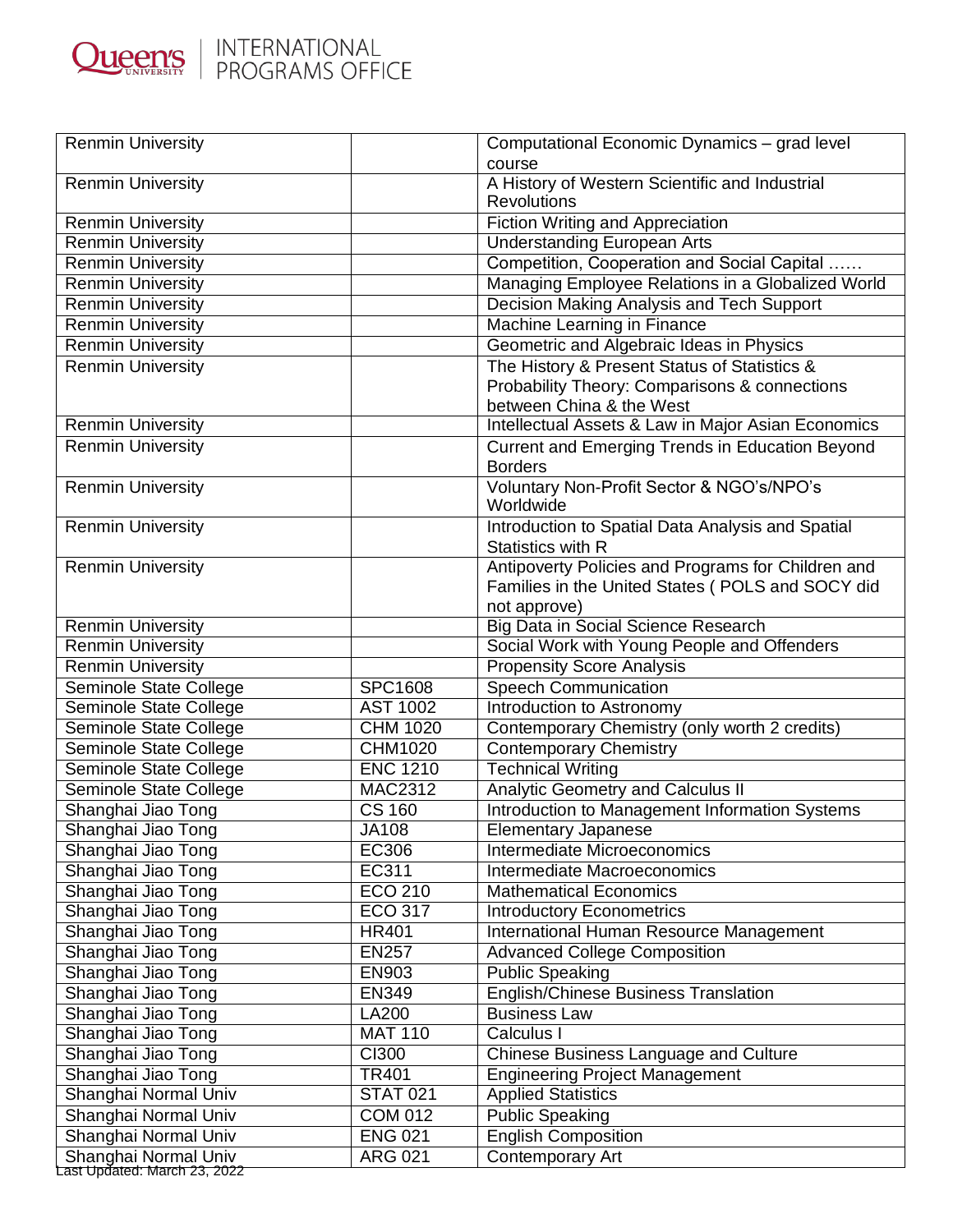

| <b>Shenzhen University</b>             | <b>COM 101</b>  | <b>Public Speaking</b>                   |
|----------------------------------------|-----------------|------------------------------------------|
| <b>Sichuan Normal Univ</b>             | <b>PHYS 111</b> | <b>General Physics</b>                   |
| <b>Sichuan University</b>              | <b>WRT 101</b>  | <b>English Composition</b>               |
| Sichuan University                     | <b>ART 107</b>  | Digital Photography                      |
| <b>Soochow University</b>              | <b>AST 102</b>  | Astronomy II                             |
| <b>Soochow University</b>              | <b>ECO 210</b>  | <b>Mathematical Economics</b>            |
| Soochow University                     | <b>ECO 241</b>  | Intermediate Macroeconomics I            |
| <b>Soochow University</b>              | <b>ENG 110</b>  | <b>English Essay Writing</b>             |
| Soochow University                     | <b>PHY 237</b>  | <b>Quantum Mechanics and Relativity</b>  |
| Soochow University                     | <b>PSY 230</b>  | Introduction to Comparative Cognition    |
| <b>Soochow University</b>              | <b>PSY 240</b>  | Personality Psychology                   |
| Soochow University                     | <b>PSY 370</b>  | The Self and Mental Health               |
| Southwestern Univ of Finance &<br>Econ | <b>CS 105</b>   | Introduction to MIS                      |
| Southwestern Univ of Finance &<br>Econ | <b>ENGL 104</b> | <b>Public Speaking</b>                   |
| Southwestern Univ of Finance &<br>Econ | <b>ENGL 206</b> | <b>Academic Writing</b>                  |
| Southwestern Univ of Finance &<br>Econ | <b>LING 203</b> | <b>Chinese Business Lang and Culture</b> |